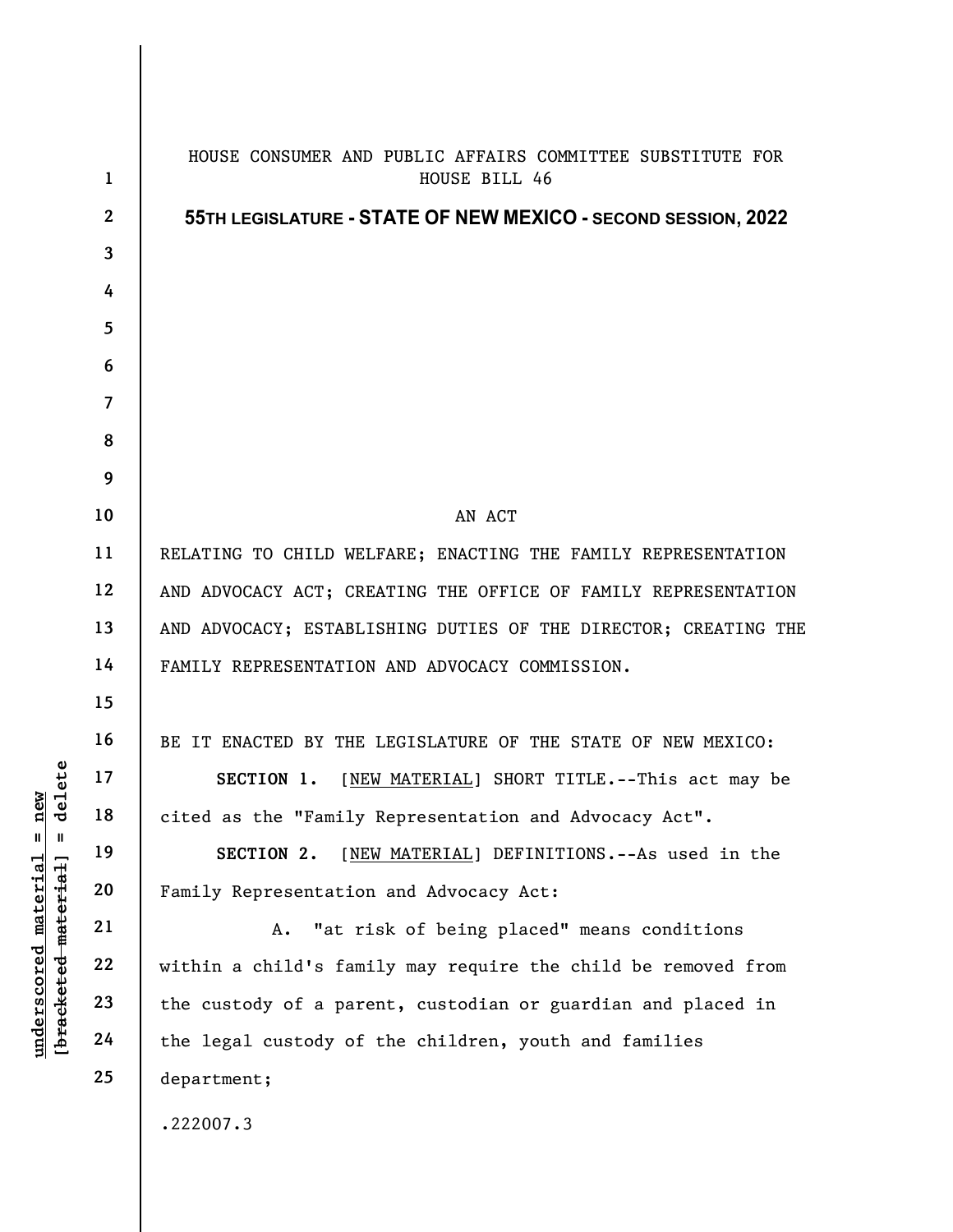$\frac{\text{underscored material = new}}{\text{b*aeeketed-mateer}+\text{ad}}$  = delete

| $\mathbf{1}$            | B. "client" means:                                              |
|-------------------------|-----------------------------------------------------------------|
| $\boldsymbol{2}$        | an eligible adult pursuant to the<br>(1)                        |
| 3                       | Fostering Connections Act;                                      |
| 4                       | (2)<br>a child who is, or is at risk of, being                  |
| 5                       | placed in the legal custody of the children, youth and families |
| 6                       | department; or                                                  |
| $\overline{\mathbf{z}}$ | (3) a parent, custodian or guardian of a child                  |
| 8                       | who is, or is at risk of, being placed in the legal custody of  |
| 9                       | the children, youth and families department;                    |
| 10                      | C. "commission" means the family representation and             |
| 11                      | advocacy commission that provides oversight of the office of    |
| 12                      | family representation and advocacy;                             |
| 13                      | D. "director" means the director of the office of               |
| 14                      | family representation and advocacy; and                         |
| 15                      | "office" means the office of family<br>E.                       |
| 16                      | representation and advocacy.                                    |
| 17                      | SECTION 3. [NEW MATERIAL] OFFICE CREATED--DUTIES.--             |
| 18                      | The "office of family representation and<br>Α.                  |
| 19                      | advocacy" is created as an adjunct agency pursuant to Section   |
| 20                      | 9-1-5 NMSA 1978 and shall be overseen by the commission.        |
| 21                      | The office shall:<br>В.                                         |
| 22                      | (1) work closely with the children, youth and                   |
| 23                      | families department to leverage federal funding pursuant to     |
| 24                      | Title IV-E of the federal Social Security Act;                  |
| 25                      | (2) appoint, compensate, evaluate and retain                    |
|                         | .222007.3                                                       |
|                         | $-2-$                                                           |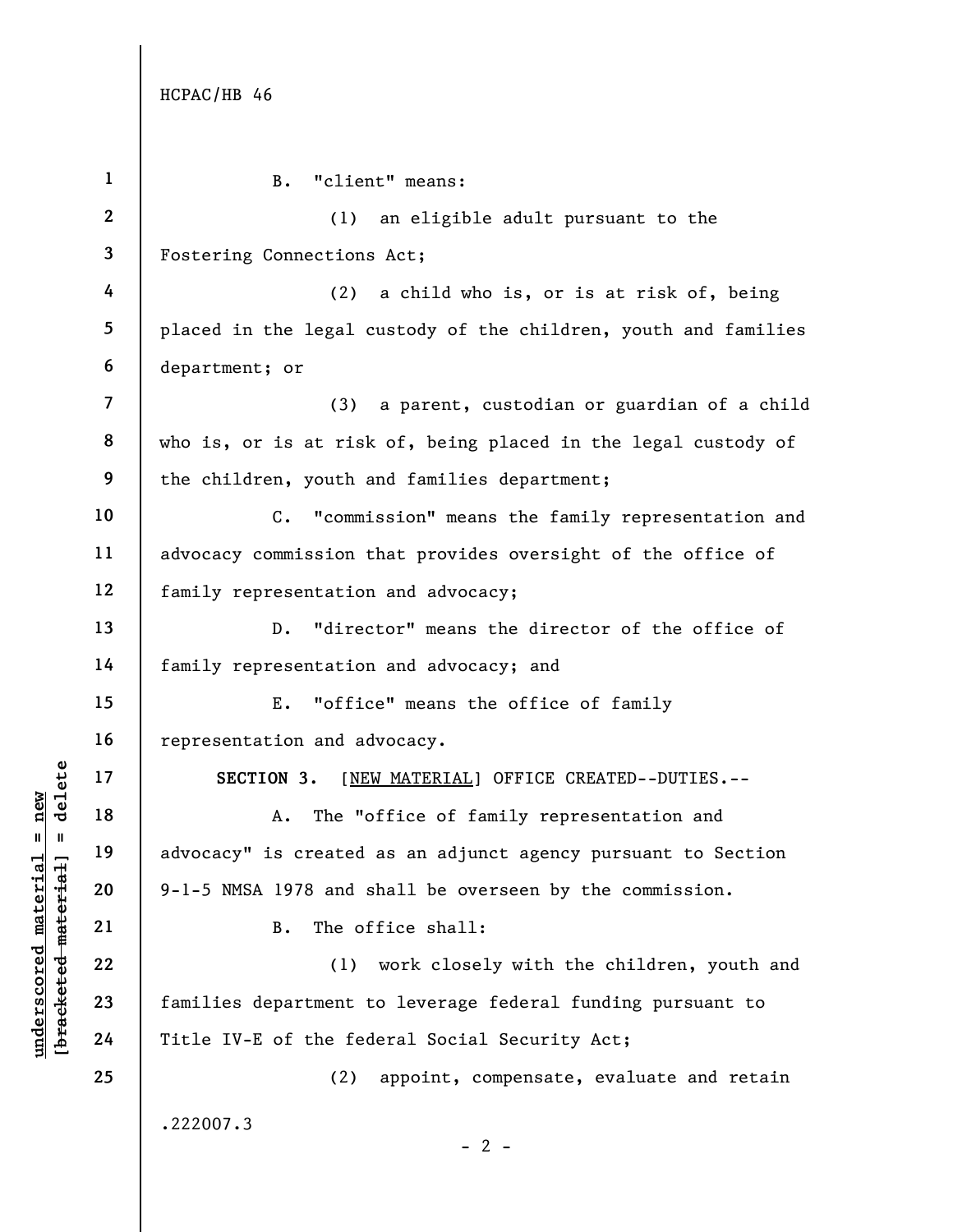underscored material material engines is the set of the set of the set of the set of the set of the set of the set of the set of the set of the set of the set of the set of the set of the set of the set of the set of the s 1 2 3 4 5 6 7 8 9 10 11 12 13 14 15 16 17 18 19 20 21 22 23 24 25 attorneys and other staff in a manner that provides for the highest quality of legal representation for eligible adults under the Fostering Connections Act and for children and parents, custodians or guardians whose children are, or are at risk of being placed, in the legal custody of the children, youth and families department; (3) develop and continuously approve practice models and standards based on child welfare best practices; (4) provide zealous representation of all clients; and (5) ensure that clients are provided with due process and procedural fairness. SECTION 4. [NEW MATERIAL] DUTY OF DIRECTOR TO ESTABLISH APPELLATE DIVISION--DUTY OF APPELLATE DIVISION.-- A. The director shall establish an appellate division within the office. The appellate division shall be led by a chief appellate attorney. B. The appellate division shall assist the director by providing representation before the court of appeals and the supreme court in appellate proceedings involving persons represented pursuant to the Family Representation and Advocacy Act. SECTION 5. [NEW MATERIAL] DUTY OF DIRECTOR TO ESTABLISH REGIONAL OFFICES--APPOINTMENT OF REGIONAL MANAGERS.-- A. The director shall establish at least five

.222007.3

 $-3 -$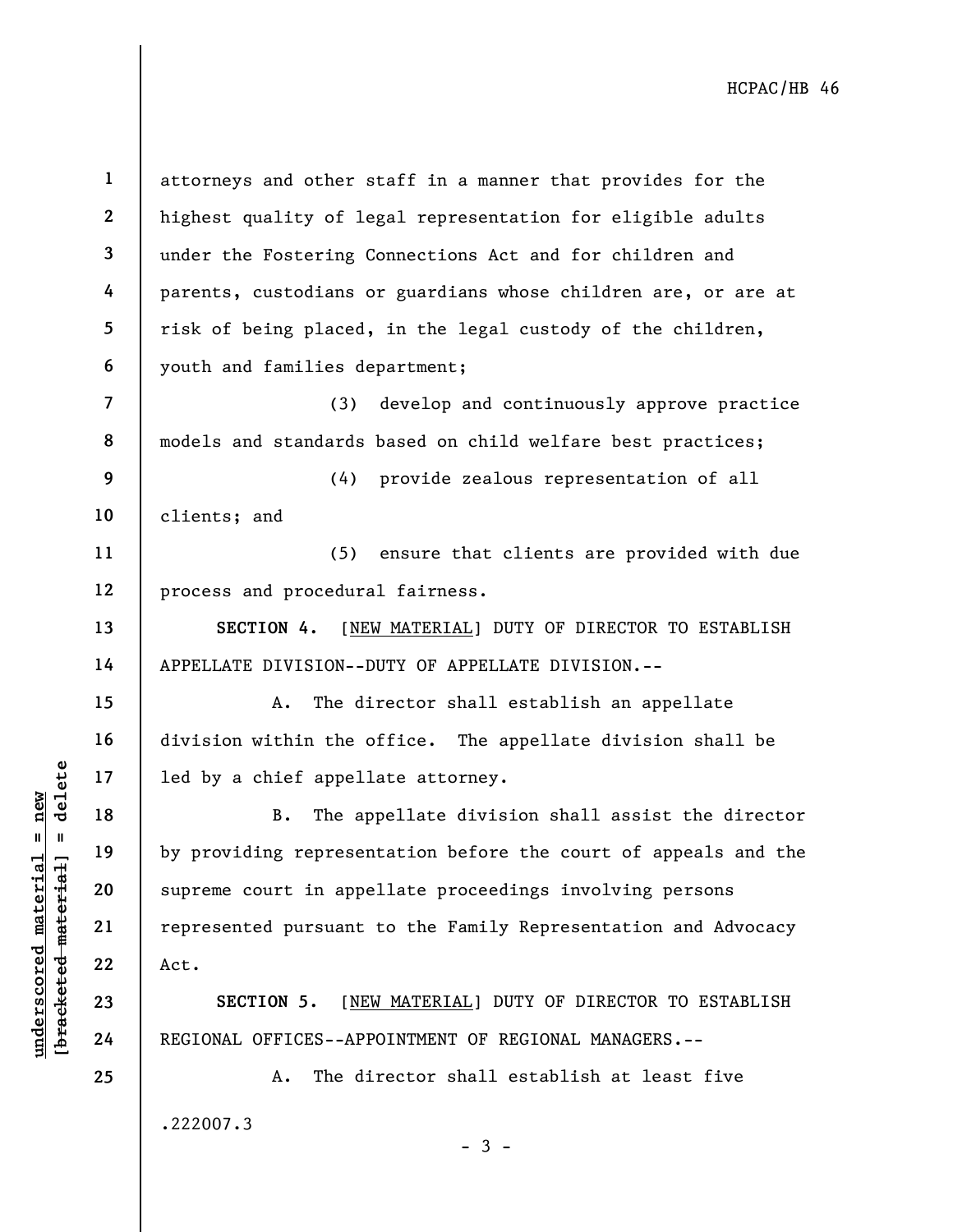1 2 3 4 5 6 regional offices that align with the five regional offices of the children, youth and families department to accommodate all judicial districts that exist within the five regions. One regional office shall be located each in the northwest, northeast, southwest, southeast and the Bernalillo county metropolitan area.

7 8 9 10 11 12 B. The director shall appoint a regional manager in each region. The regional manager shall administer the operation of the region and shall serve at the pleasure of the director. Each regional manager shall reside in this state and shall be an attorney licensed to practice law in the highest courts of the state.

SECTION 6. [NEW MATERIAL] FAMILY REPRESENTATION AND ADVOCACY COMMISSION--MEMBERSHIP--TERMS--REMOVAL.--

A. The "family representation and advocacy commission" is created.

B. The commission consists of thirteen members, including:

underscored material material including:<br>  $\begin{array}{c|c|c|c} \mathbf{B} & \mathbf{B} & \mathbf{B} & \mathbf{C} \end{array}$  including:<br>  $\begin{array}{c|c|c} \mathbf{C} & \mathbf{D} & \mathbf{D} & \mathbf{D} & \mathbf{D} \end{array}$ <br>  $\begin{array}{c|c} \mathbf{C} & \mathbf{D} & \mathbf{D} & \mathbf{D} & \mathbf{D} \end{array}$ <br>  $\begin{array}{c} \mathbf{D}$ (1) the director of the university of New Mexico school of law's Corinne Wolfe center for child and family justice, or the director's designee;

(2) the director of the administrative office of the courts' court improvement project, or the director's designee;

.222007.3

- 4 -

(3) the dean of the New Mexico state

13

14

15

16

17

18

19

20

21

22

23

24

25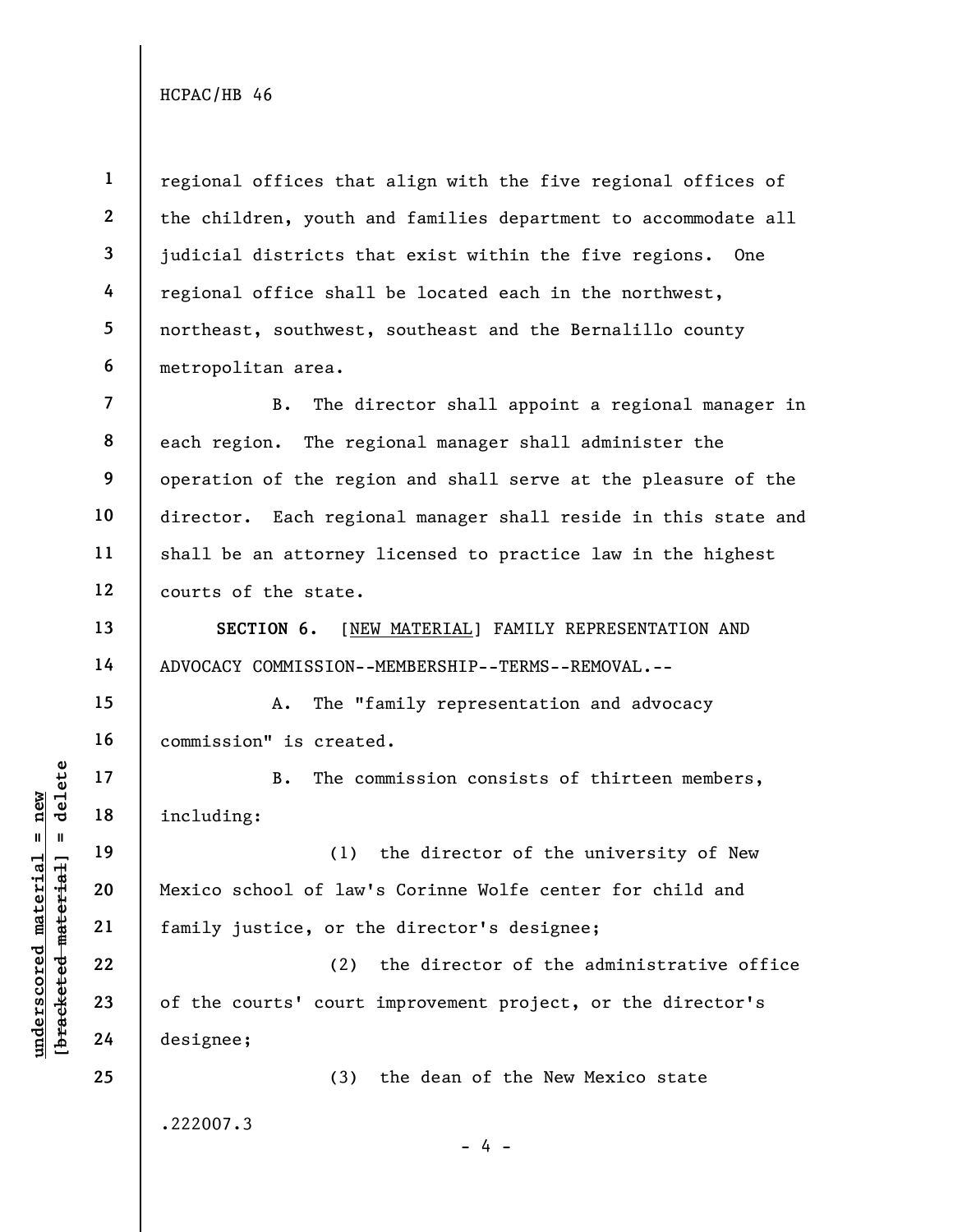understand material species of the senate<br>
with lived experience<br>
department or another<br>
department or another<br>
department or another<br>
or both;<br>
21<br>
22<br>
house of representati<br>
23<br>
24<br>
tempore of the senate 1 2 3 4 5 6 7 8 9 10 11 12 13 14 15 16 17 18 19 20 21 22 23 24 25 university school of social work or the dean of New Mexico highlands university school of social work, or the dean's designee, in alternating terms; (4) three members appointed by the governor who demonstrate a commitment to high-quality legal representation or to working with and advocating for the population served by the office; (5) five members appointed by the chief justice of the supreme court, including: (a) two members who either served as former children's court judges or attorneys in the child welfare system; and (b) three members, including: 1) a youth with lived experience in the legal custody of the children, youth and families department; 2) a parent with lived experience having one or more children in the legal custody of the children, youth and families department; and 3) a member with lived experience with the children, youth and families department or another child welfare agency as a youth, a parent or both; (6) one member appointed by the speaker of the house of representatives; and (7) one member appointed by the president pro tempore of the senate. C. Initial appointments to the commission shall be .222007.3  $- 5 -$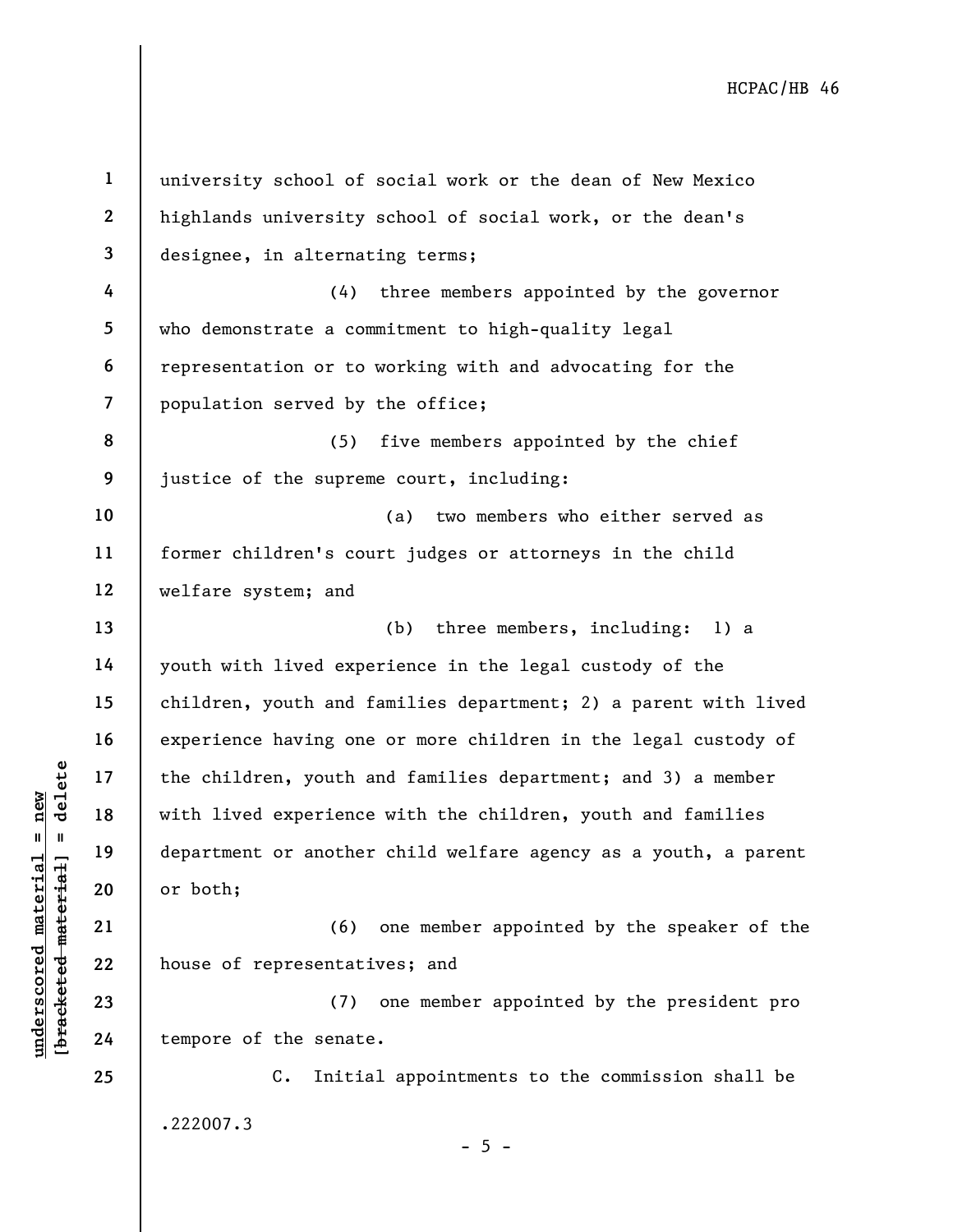1 2 3 4 5 6 7 8 9 10 made no later than September 30, 2022. The director of the university of New Mexico school of law's Corinne Wolfe center for child and family justice and the director of the administrative office of the courts' court improvement project shall serve as permanent members. Initial terms of members appointed by the speaker of the house of representatives and the president pro tempore of the senate shall be for two years. Initial terms of members appointed by the governor, the chief justice of the supreme court and the dean of a school of social work shall be for three years.

D. Subsequent terms for appointed members shall be for four years. Appointed commission members shall not serve more than two consecutive terms. An appointed commission member shall serve until the member's successor has been appointed and qualified. The commission shall fill a vacancy for the remainder of the unexpired term pursuant to Subsection B of this section.

E. A member may be removed by the commission for malfeasance, misfeasance or neglect of duty.

underschied material material material material material experience material material material member shall resign in the same of the Fam member shall resign in the same of the Fam member shall resign in the same of the Fa F. If a member's professional status changes in a way that renders the member ineligible pursuant to the provisions of the Family Representation and Advocacy Act, the member shall resign immediately.

G. Members of the commission shall be entitled to compensation pursuant to the provisions of the Per Diem and

.222007.3

 $- 6 -$ 

11

12

13

14

15

16

17

18

19

20

21

22

23

24

25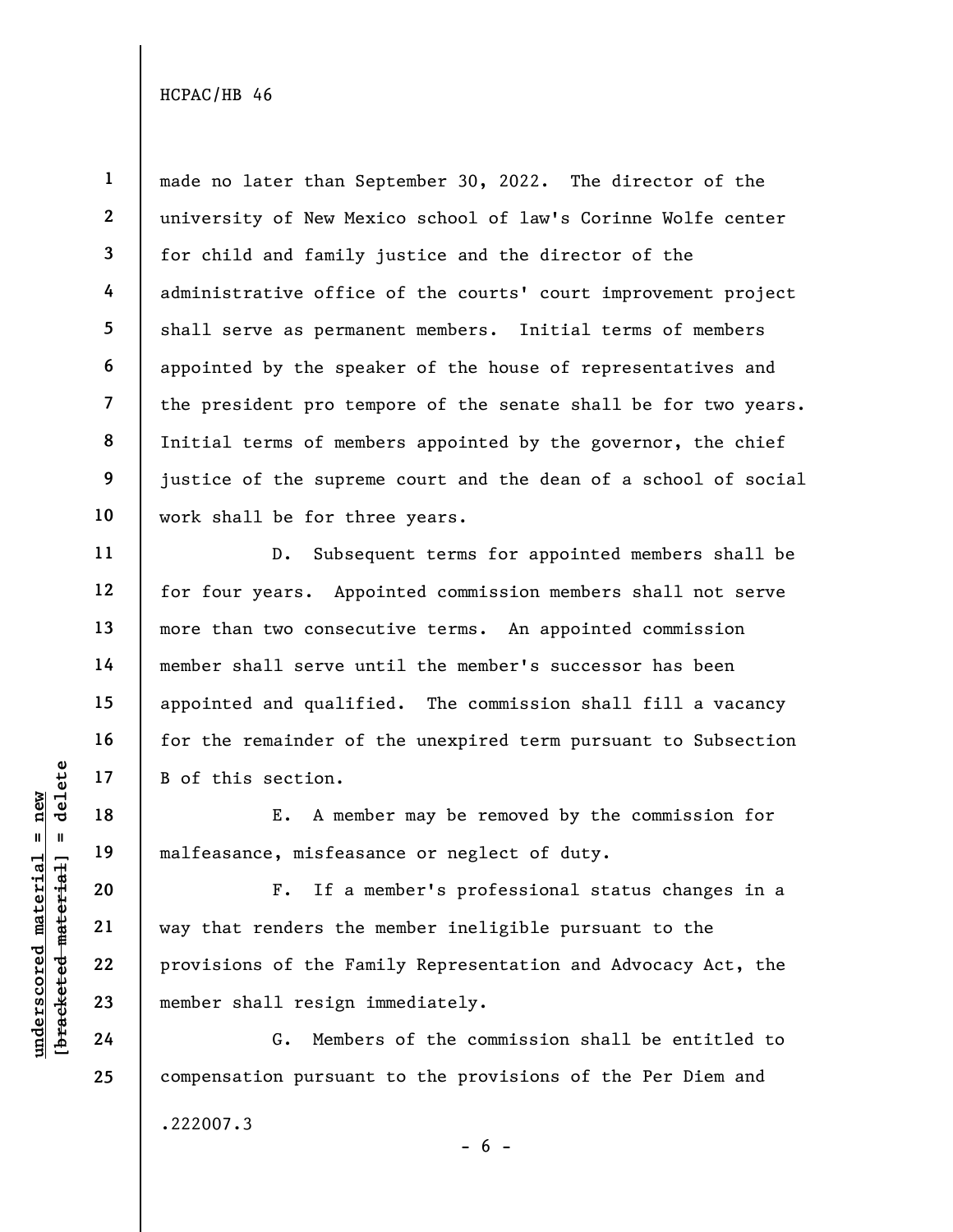underscored material material and families department<br>
and families department<br>
(2)<br>
and families department<br>
(2)<br>
(3)<br>
(3)<br>
their employees; and<br>
(4)<br>
22<br>
23<br>
receive funding from<br>
24<br>
SECTION 8. [NEI 1 2 3 4 5 6 7 8 9 10 11 12 13 14 15 16 17 18 19 20 21 22 23 24 25 Mileage Act and shall receive no other perquisite, compensation or allowance. SECTION 7. [NEW MATERIAL] FAMILY REPRESENTATION AND ADVOCACY COMMISSION--MEMBER QUALIFICATIONS.-- A. A member of the commission shall: (1) possess significant experience in the representation of children, youth, parents, custodians or guardians in abuse and neglect proceedings; (2) possess significant experience with the child welfare system as a parent, custodian, guardian or former foster youth; or (3) demonstrate a commitment to high-quality legal representation or to working with and advocating for the population served by the office. B. The following persons shall not be appointed to serve on the commission: (1) current employees of the children, youth and families department; (2) current employees of the office; (3) current judges, judicial officials or their employees; and (4) persons who currently contract with or receive funding from the office or their employees. SECTION 8. [NEW MATERIAL] FAMILY REPRESENTATION AND ADVOCACY COMMISSION--ORGANIZATION--MEETINGS.-- .222007.3 - 7 -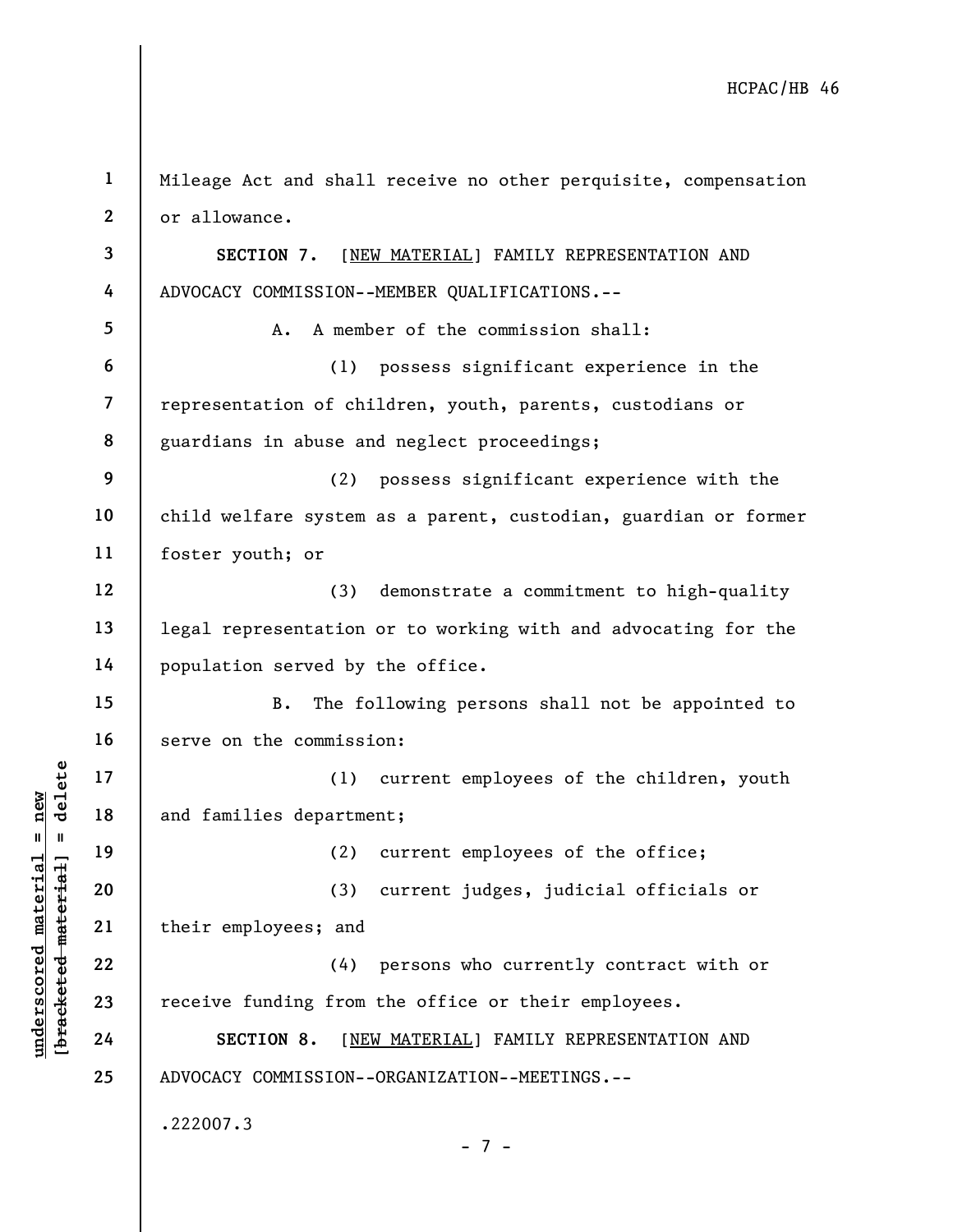| $\mathbf{1}$            | The commission shall hold its first meeting no<br>A.             |  |  |
|-------------------------|------------------------------------------------------------------|--|--|
| $\mathbf{2}$            | later than thirty days after it has completed the appointment    |  |  |
| 3                       | process and shall elect a chair at that meeting. Thereafter,     |  |  |
| 4                       | the commission shall meet at least four times a year, as         |  |  |
| 5                       | determined by a majority of commission members. Meetings shall   |  |  |
| 6                       | be held at the call of the chair or director or at the request   |  |  |
| $\overline{\mathbf{z}}$ | of four commission members.                                      |  |  |
| 8                       | The commission shall appoint a director no later<br>В.           |  |  |
| 9                       | than December 31, 2022.                                          |  |  |
| 10                      | C. A majority of commission members constitutes a                |  |  |
| 11                      | quorum for the transaction of business, and an action by the     |  |  |
| 12                      | commission shall not be valid unless seven or more members       |  |  |
| 13                      | concur.                                                          |  |  |
| 14                      | The commission may adopt rules and shall keep a<br>$D_{\bullet}$ |  |  |
| 15                      | record of its proceedings.                                       |  |  |
| 16                      | E. A commission member may select a designee to                  |  |  |
| 17                      | serve in the member's place no more than once per year.          |  |  |
| 18                      | SECTION 9. [NEW MATERIAL] FAMILY REPRESENTATION AND              |  |  |
| 19                      | ADVOCACY COMMISSION--POWERS AND DUTIES--RESTRICTION ON           |  |  |
| 20                      | INDIVIDUAL MEMBERS.--                                            |  |  |
| 21                      | The commission shall exercise independent<br>Α.                  |  |  |
| 22                      | oversight of the office of family representation and advocacy    |  |  |
| 23                      | to review and approve standards and provide guidance and         |  |  |
| 24                      | support to the director that:                                    |  |  |
| 25                      | (1) promote positive outcomes for families;                      |  |  |
|                         | .222007.3                                                        |  |  |

 $\frac{\text{underscored material = new}}{\text{beac detected-matter}+\text{d}}$  = delete

- 8 -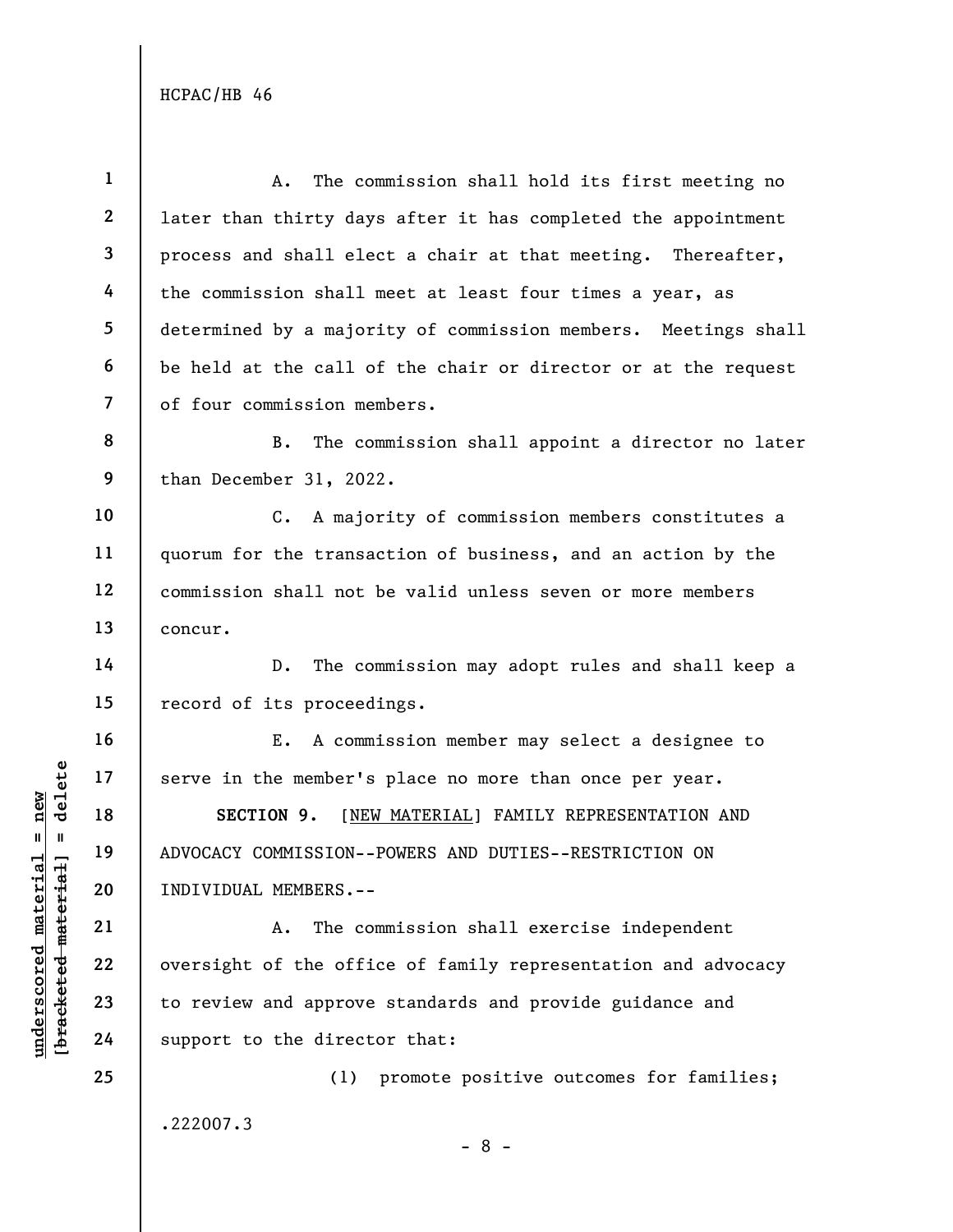understand material material and the server of the server of the server of the server of the server of the server of the server of the server of the server of the server of the server of the server of the server of the ser 1 2 3 4 5 6 7 8 9 10 11 12 13 14 15 16 17 18 19 20 21 22 23 24 25 (2) affirm, respect and support the diversity of families in this state; (3) promote due process and procedural fairness; (4) are consistent with performance standards and legal ethics; and (5) comply with state and federal law. B. The commission shall review and approve fair and consistent policies for the operation of the office of family representation and advocacy and the provision of services to eligible adults under the Fostering Connections Act and to children and parents, custodians or guardians whose children are, or are at risk of being placed, in the legal custody of the children, youth and families department. C. A member of the commission shall not interfere with the discretion, professional judgment or advocacy of an appointed attorney, contract attorney, staff attorney, contract employee or office employee in the representation and advocacy of a client pursuant to the Family Representation and Advocacy Act. SECTION 10. [NEW MATERIAL] OFFICE OF FAMILY REPRESENTATION AND ADVOCACY--ADMINISTRATION--FINANCE.-- A. The headquarters of the office shall be located in the Bernalillo county metropolitan region. B. All salaries and other expenses of the office .222007.3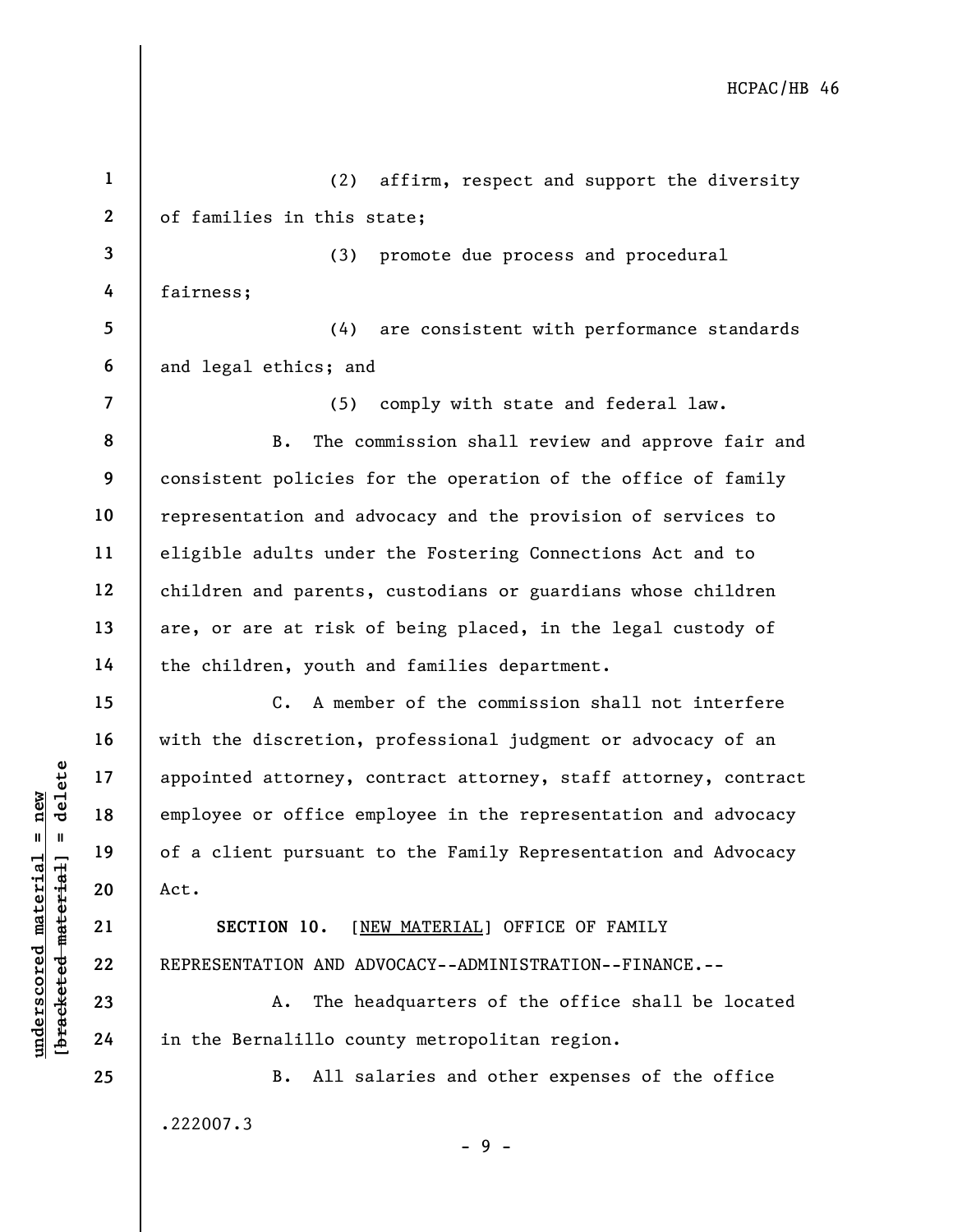1

2

3

4

5

shall be paid upon warrants drawn by the secretary of finance and administration, supported by vouchers signed by the director or the director's authorized representative and in accordance with budgets approved by the state budget division of the department of finance and administration.

6 7 8 9 10 11 12 13 14 15 SECTION 11. [NEW MATERIAL] OFFICE OF FAMILY REPRESENTATION AND ADVOCACY--GIFTS, GRANTS AND DONATIONS.--On behalf of the state, the office may receive gifts, grants, donations or bequests from any source to be used in carrying out the purposes of the Family Representation and Advocacy Act. Gifts, grants, donations or bequests from a person who has any matter currently being handled by the office, or from a person within three degrees of consanguinity with a person who has any matter currently being handled by the office, shall not be accepted.

SECTION 12. [NEW MATERIAL] DIRECTOR--APPOINTMENT-- QUALIFICATIONS--REMOVAL.--

UNDER THE MOVED THE MOVED THE MOVED THE MATHEM 19<br>
UNDER THE MATHEM 19<br>
UNDER THE COMMISSION AND THE MOVED THE MATHEM 20<br>
UNDER 22<br>
UNDER 22<br>
UNDER 22<br>
UNDER 22<br>
UNDER THE MATHEM THE MATHEM THE MATHEM THE MATHEM THE MATHEM A. The director is the administrative head of the office. The commission shall appoint a director for a term of four years upon approval of two-thirds of its members. The commission may reappoint a director for subsequent terms. A vacancy in the office of director shall be filled by appointment of the commission.

B. The commission shall appoint as director an attorney with the following qualifications:

.222007.3

 $- 10 -$ 

16

17

18

19

20

21

22

23

24

25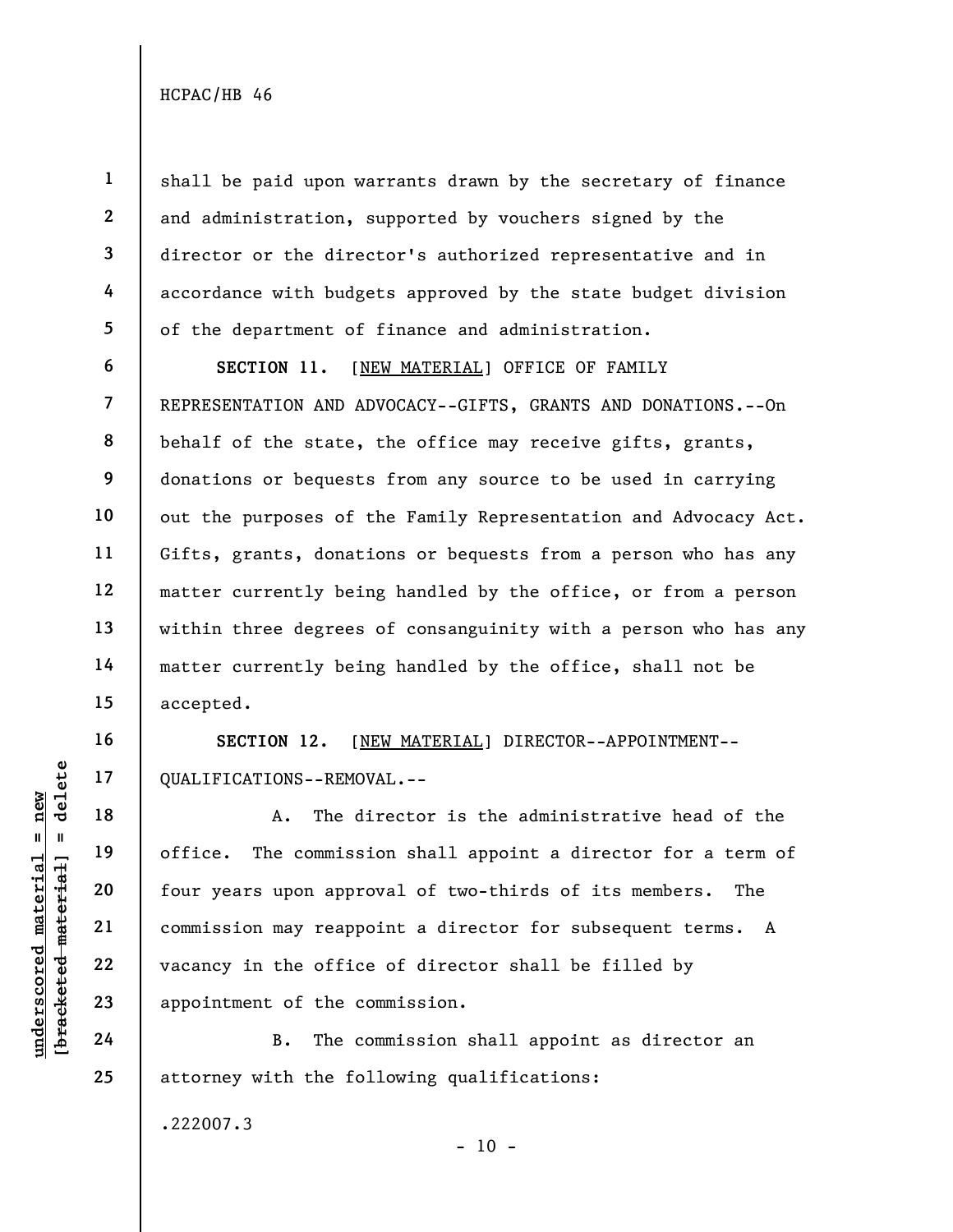|                                                           | $\mathbf{1}$   | (1)<br>licensed to practice law in this state or                |
|-----------------------------------------------------------|----------------|-----------------------------------------------------------------|
|                                                           | $\mathbf{2}$   | will be licensed within one year of appointment;                |
|                                                           | $\overline{3}$ | (2)<br>at least five years of experience in the                 |
|                                                           | 4              | field of representation of children or adults in abuse and      |
|                                                           | 5              | neglect cases in a practicing attorney, management, supervisory |
|                                                           | 6              | or policymaking position or equivalent experience as determined |
|                                                           | $\overline{7}$ | by the commission; and                                          |
|                                                           | 8              | clearly demonstrated management or<br>(3)                       |
|                                                           | 9              | executive experience.                                           |
|                                                           | 10             | $c_{\bullet}$<br>The director may be removed by the commission  |
|                                                           | 11             | upon approval of two-thirds of commission members; provided     |
|                                                           | 12             | that no removal shall occur without notice and an opportunity   |
|                                                           | 13             | for a hearing.                                                  |
|                                                           | 14             | SECTION 13.<br>[NEW MATERIAL] DIRECTOR--GENERAL DUTIES AND      |
|                                                           | 15             | POWERS.--                                                       |
|                                                           | 16             | The director is responsible to the commission<br>A.             |
| delete                                                    | 17             | for the operation of the office. The director shall manage all  |
| new                                                       | 18             | operations of the office and shall:                             |
| II                                                        | 19             | (1) administer and carry out the provisions of                  |
| underscored material<br>[ <del>bracketed material</del> ] | 20             | the Family Representation and Advocacy Act;                     |
|                                                           | 21             | exercise authority over and provide<br>(2)                      |
|                                                           | 22             | general supervision of employees;                               |
|                                                           | 23             | oversee funding, including federal<br>(3)                       |
|                                                           | 24             | funding;                                                        |
|                                                           | 25             | administer and supervise contracts for<br>(4)                   |
|                                                           |                | .222007.3                                                       |
|                                                           |                | $-11 -$                                                         |
|                                                           |                |                                                                 |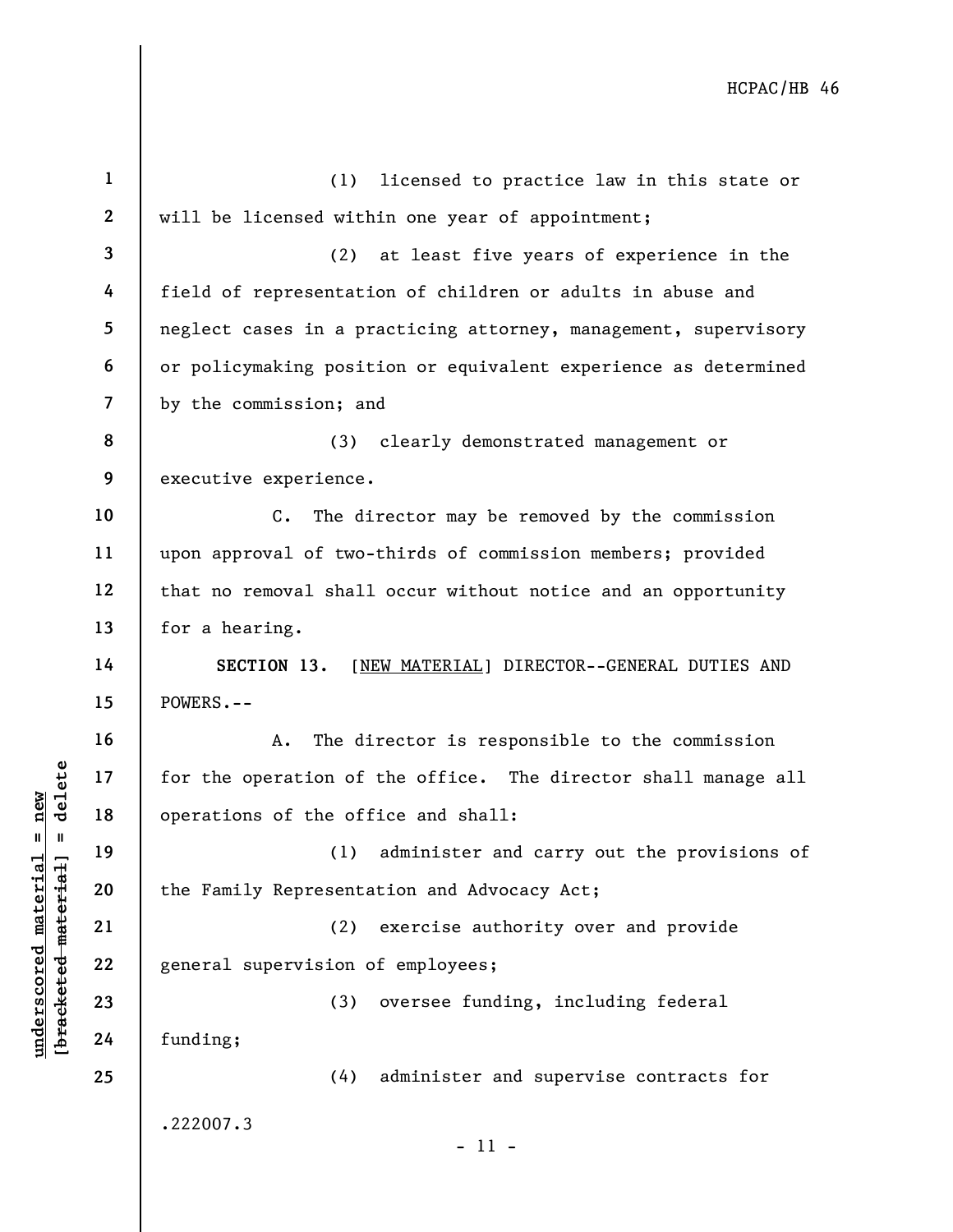understand material and<br>  $\begin{bmatrix}\n1 & 1 & 1 & 1 \\
0 & 1 & 0 & 0 \\
0 & 0 & 0 & 0 \\
0 & 0 & 0 & 0 \\
0 & 0 & 0 & 0 \\
0 & 0 & 0 & 0 \\
0 & 0 & 0 & 0 \\
0 & 0 & 0 & 0 \\
0 & 0 & 0 & 0 \\
0 & 0 & 0 & 0 \\
0 & 0 & 0 & 0 \\
0 & 0 & 0 & 0 \\
0 & 0 & 0 & 0 \\
0 & 0 & 0 & 0 \\
0 & 0 & 0 & 0 \\
0 & 0 & 0 & 0 \\
0 & 0 & 0 & 0 \\
0 &$ 1 2 3 4 5 6 7 8 9 10 11 12 13 14 15 16 17 18 19 20 21 22 23 24 25 attorneys and other employees; and (5) represent and advocate for the office and its clients. B. The director is granted every power express and implied that is necessary for the fulfillment of the director's duties, including authority to: (1) set standards relating to: (a) the minimum experience, training and qualifications for contract and staff attorneys for child welfare cases; (b) monitoring and evaluating contract and staff attorneys and other contract and office staff, including attorneys appointed to cases to resolve conflicts of interest; (c) ethically responsible caseloads and workloads, including load monitoring protocols for staff attorneys, contract attorneys, office staff and contract staff; and (d) the competent and efficient representation of clients whose cases present conflicts of interest; (2) exercise general supervisory authority over all employees of the office; (3) delegate authority to subordinates as the director deems necessary and appropriate; .222007.3  $- 12 -$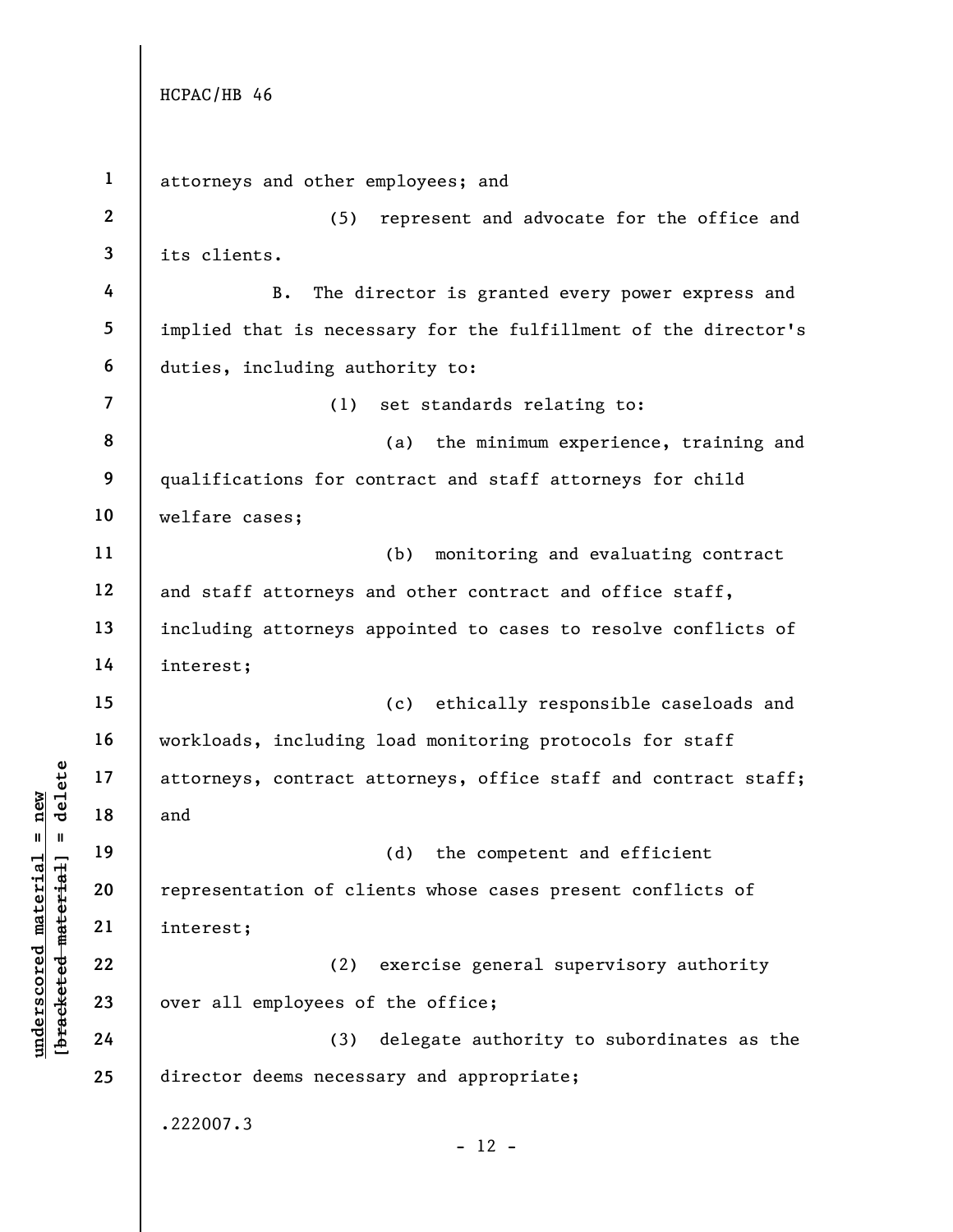|                                            | $\mathbf{1}$             | employ and fix the compensation of persons<br>(4)              |
|--------------------------------------------|--------------------------|----------------------------------------------------------------|
|                                            | $\mathbf{2}$             | necessary to discharge the director's duties and enter into    |
|                                            | $\mathbf{3}$             | contracts with private attorneys and law firms as necessary to |
|                                            | 4                        | carry out the provisions of the Family Representation and      |
|                                            | 5                        | Advocacy Act;                                                  |
|                                            | 6                        | (5)<br>organize the office into units as the                   |
|                                            | $\overline{\mathcal{L}}$ | director deems necessary and appropriate to carry out the      |
|                                            | 8                        | director's duties;                                             |
|                                            | 9                        | (6)<br>develop and annually update a strategic                 |
|                                            | 10                       | plan with measurable goals and metrics;                        |
|                                            | 11                       | conduct research and studies that will<br>(7)                  |
|                                            | 12                       | improve the operation of the office and the administration of  |
|                                            | 13                       | the Family Representation and Advocacy Act;                    |
|                                            | 14                       | (8)<br>provide courses of instruction and                      |
|                                            | 15                       | practical training for employees of the office that will       |
|                                            | 16                       | improve the operation of the office and the administration of  |
| delete                                     | 17                       | the Family Representation and Advocacy Act;                    |
| new                                        | 18                       | (9)<br>purchase or lease property and lease real               |
| Ш<br>- II                                  | 19                       | property for use of the office;                                |
|                                            | 20                       | maintain records and statistical data<br>(10)                  |
|                                            | 21                       | that reflect the operation and administration of the office,   |
| underscored materia<br>[bracketed material | 22                       | including a system that allows the office to:                  |
|                                            | 23                       | collect and analyze data on outcomes<br>(a)                    |
|                                            | 24                       | for children and families;                                     |
|                                            | 25                       | maintain client confidentiality of<br>(b)                      |
|                                            |                          | .222007.3                                                      |
|                                            |                          | $-13 -$                                                        |